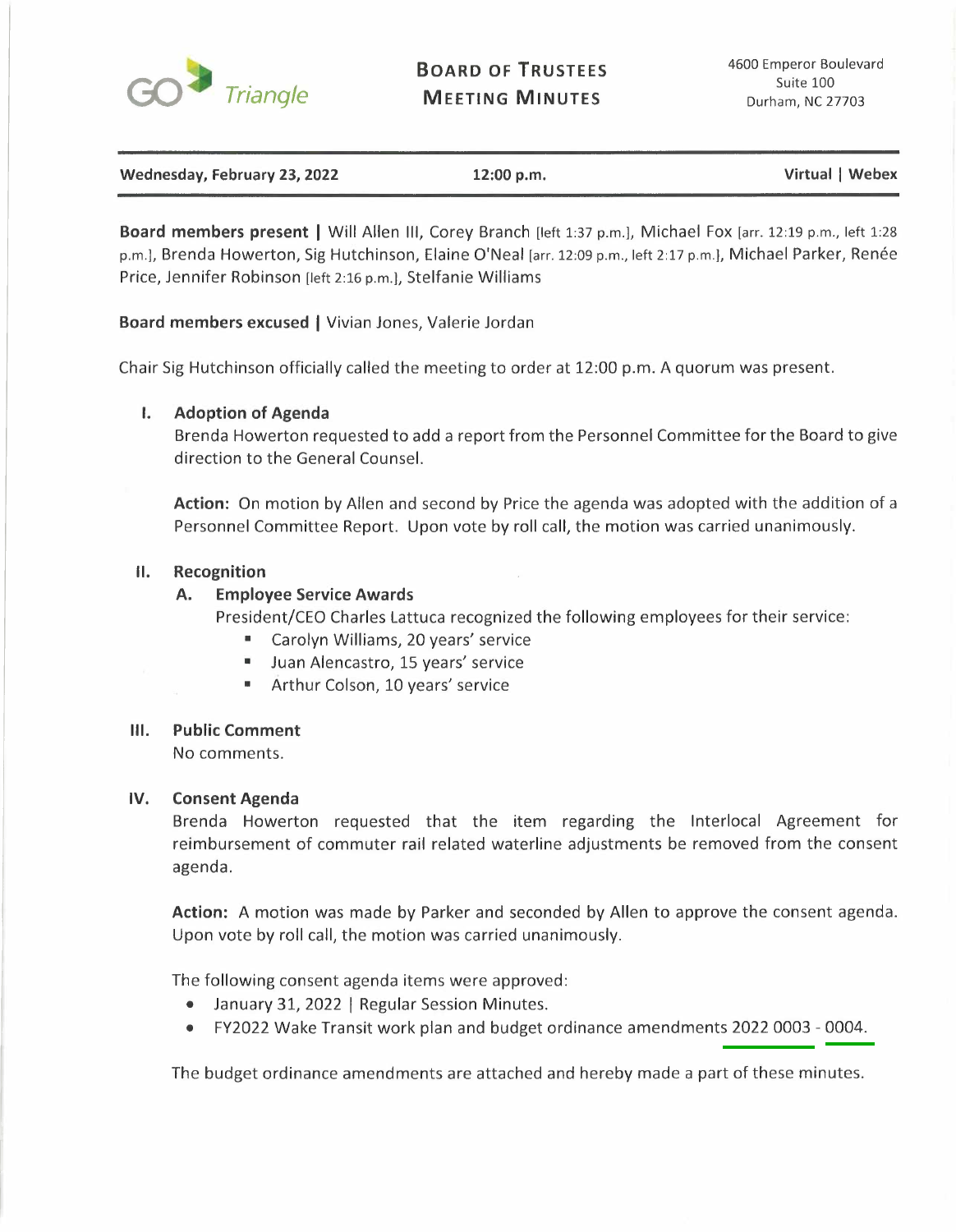# **V. General Business Agenda**

#### **A. Items Removed from Consent Agenda**

**1. lnterlocal Agreement for Reimbursement of Commuter Rail Related Waterline Adjustments** 

Katharine Eggleston explained this opportunity was identified during the commuter rail study. She said there are a number of locations in Durham where the rail crossing clearance over roadways is substandard and trucks often hit the bridges. One engineering solution for this problem is to increase the height of the rail and push down the height of the road. Durham is doing a waterline replacement to Gregson Street and the design calls for minimum cover under the existing roadway. In order to lower the road in the future, it would require an additional relocation of the waterline. Durham has agreed to lower the line now and split the cost with GoTriangle. The cost to lower the line now is \$78,000. Eggleston added that a future relocation would be many times that cost and would cause additional disruption for the closing of Gregson Street.

**Action:** On motion by Parker and second by Price the Board voted to authorize the President/CEO to execute an lnterlocal Agreement between GoTriangle and the City of Durham for Reimbursement of Commuter Rail Related Waterline Adjustments with a reimbursement amount of \$39,000 to be paid by GoTriangle. Upon vote by roll call, the motion was carried unanimously.

#### **B. Operations** & **Finance Committee Report**

Operations & Finance Committee Chair Renée Price reported that the Committee discussed the FY2022 Q3 wake transit work plan and budget amendments from the consent agenda and the ILA just approved as well as the next item, MOU for joint procurement of on-call services. The committee also received a financial report on the Orange and Durham County transit plans.

## **C. MOU for Joint Procurement of On-Call Services**

Michelle Peele informed the Board that CAMPO had offered Go Triangle, the City of Raleigh and the Town of Cary to participate in a joint procurement process for on-call services related to transportation planning, program and project management and financial services. The Memorandum of Understanding [MOU] will institutionalize the roles and responsibilities of the participating parties in the selection process of qualified firms and allow the parties to enter into agreements with the chosen consultants. GoTriangle staff has not identified the need for these services at this time, but could in the future. The MOU will be active for a five year period and CAMPO intends to issue two additional requests for qualifications during that time.

Peele also noted an upcoming Wake Transit virtual "Ask the Planners" meeting on March 17. She stated this is an opportunity to provide comment, ask questions and have general discussion with planning staff regarding the FY2023 work plan.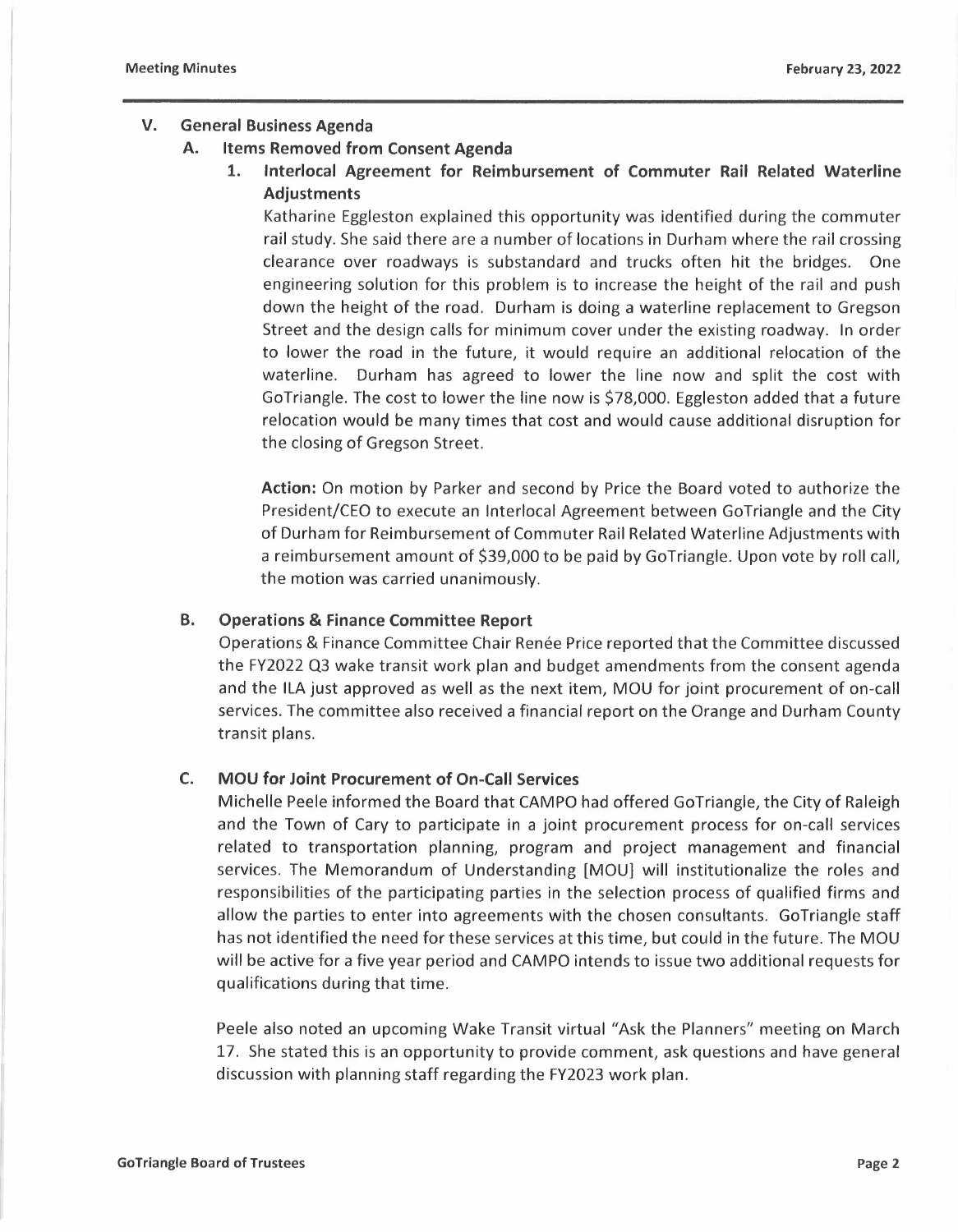**Action:** A motion was made by Allen and seconded by Howerton to authorize the President/CEO to execute the Joint Procurement of On-Call Transit Planning/Engineering Services Memorandum of Understanding [MOU] with CAMPO and CAMPO member jurisdictions. Upon vote by roll call, the motion was carried unanimously.

#### **D. Personnel Committee Report**

Brenda Howerton stated that as chair of the Personnel Committee she has discovered that the by-laws provide little direction to the committee and no policies and procedures have been put in place to handle personnel matters that might arise. She requested that the Board authorize the General Counsel to issue a solicitation for a consultant to evaluate the by-laws and recommend potential changes to the by-laws and/or new policies/procedures related to the Board's oversight of GoTriangle.

Board members discussed the request and agreed that this should be directed to the full Board and not just the Personnel Committee.

**Action:** On motion by Branch and second by the Price the Board voted to schedule a special Board meeting to discuss Commissioner Howerton's request to look at policies, procedures and the by-laws related to the Personnel Committee. Upon vote by roll call, the motion was carried unanimously.

#### **VI. Other Business**

#### **A. President and CEO's Report**

A list of contracts approved by the president and CEO is attached and hereby made a part of these minutes.

Lattuca reported on the following items:

- The disagreement with CAMPO regarding bus service operating reimbursements is mostly resolved with a small balance that is outstanding.
- Senior staff provided a commuter rail briefing to NC Department of Commerce staff senior staff on the project's economic impacts for the state and Triangle region and the opportunities for economic development.
- Met with the Mayor of Selma to discuss commuter rail and how the town can connect to a future rail station if built.
- Go Triangle will celebrate National Operator Appreciation Day on March 18.
- Additional information is being prepared on spending for the D-O LRT project to answer lingering questions as well as real estate transactions and the status of those properties.

Fox and Branch left.

#### **1. Operations Update**

The monthly report is attached and hereby made a part of these minutes.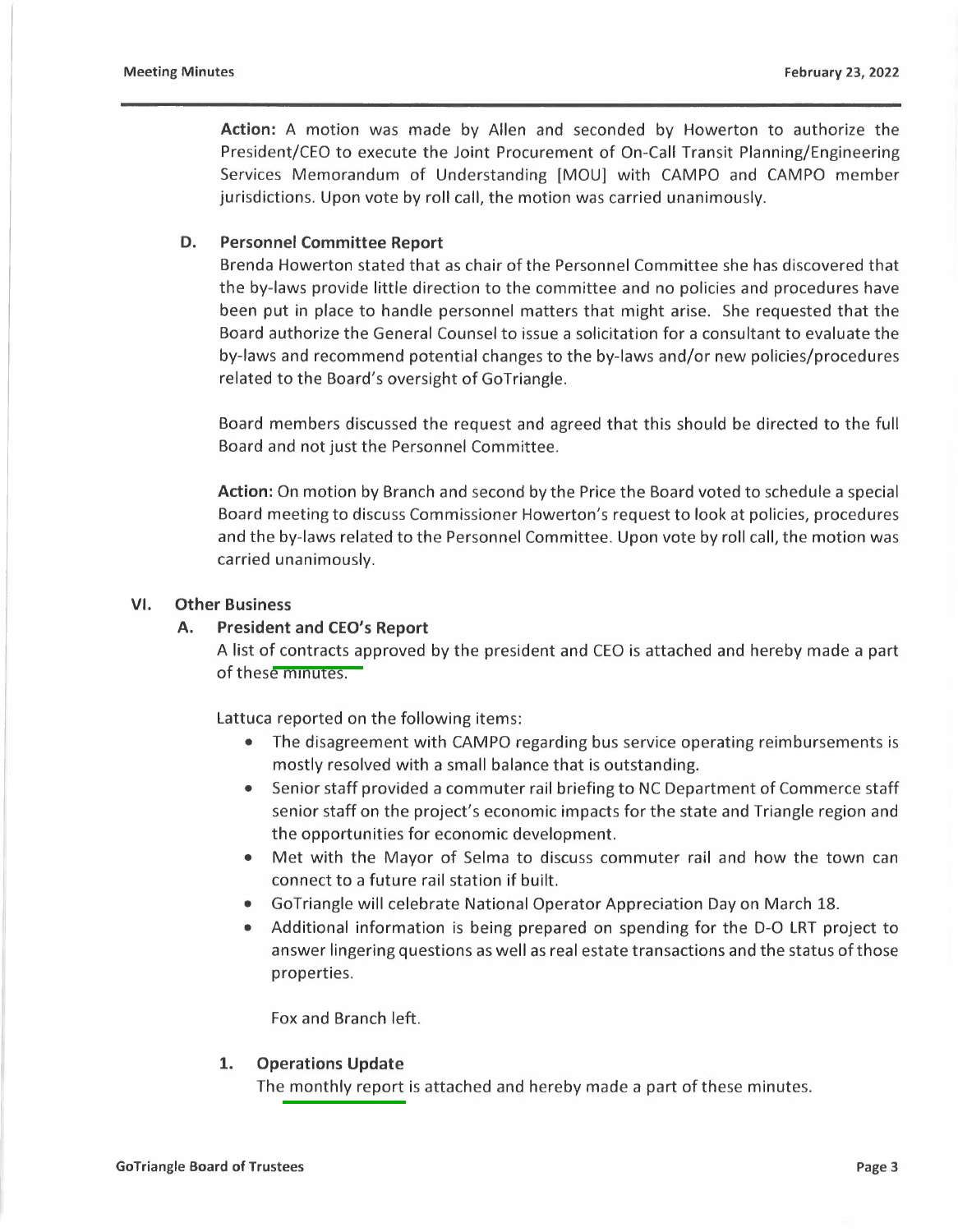Patrick Stephens reported that the signs for the Bus on Shoulder System [BOSS] have been installed on 540. He explained that this program allows buses to travel on the shoulder of the highway during times of congestion when traffic slows to 35 MPH or less. He also stated that a class of five new operators is scheduled to begin March 7 with another 21 applicants being screened.

Scott Thomas reported that the recruitment office for Durham Station will be delivered and should be operational within 7-14 days.

# **2. Covid-19 Update**

Carolyn Lyons reported that 86% of GoTriangle employees are fully vaccinated and no positive tests have been reported this testing period. Parker asked if boosters are required. Lyons responded no.

# **3. Capital Projects Status Report**

The capital projects status report and presentation on major projects update is attached and hereby made a part of these minutes. Katharine Eggleston discussed activities related to RUS Bus. She also reported that some results have been received from Norfolk Southern on the capacity modeling for the Greater Triangle Commuter Rail project. The GoTriangle team and NCRR are reviewing the results and will meet with Norfolk Southern in March to discuss their recommendations.

# **B. General Counsel's Report**

Byron Smith discussed legal activities related to the two major capital projects. He said discussions are underway with the sale of property at Seaboard Station, a review of GoTriangle policies is underway and legal staff is assisting departments with various contracts.

Robinson and O'Neal left.

## **C. Chair's Report**

Chair Hutchinson reminded Board members that travel requests for FY2023 are due March 18 and the event for regional leaders on March 21. He also suggested that meetings could return to in-person as Covid-19 cases are decreasing.

# **D. Board Member Reports**

# **1. CAMPO Executive Board Representative**

Will Allen Ill reported that the CAMPO Executive Board approved the Q3 work plan amendments that we approved by GoTriangle today. The 2050 Metropolitan Transportation Plan also was approved.

## **2. Regional Transportation Alliance (RTA) Representative**

Will Allen III stated there is nothing new to report, but reminded members of the rescheduled trip to south Florida, March 29-31.